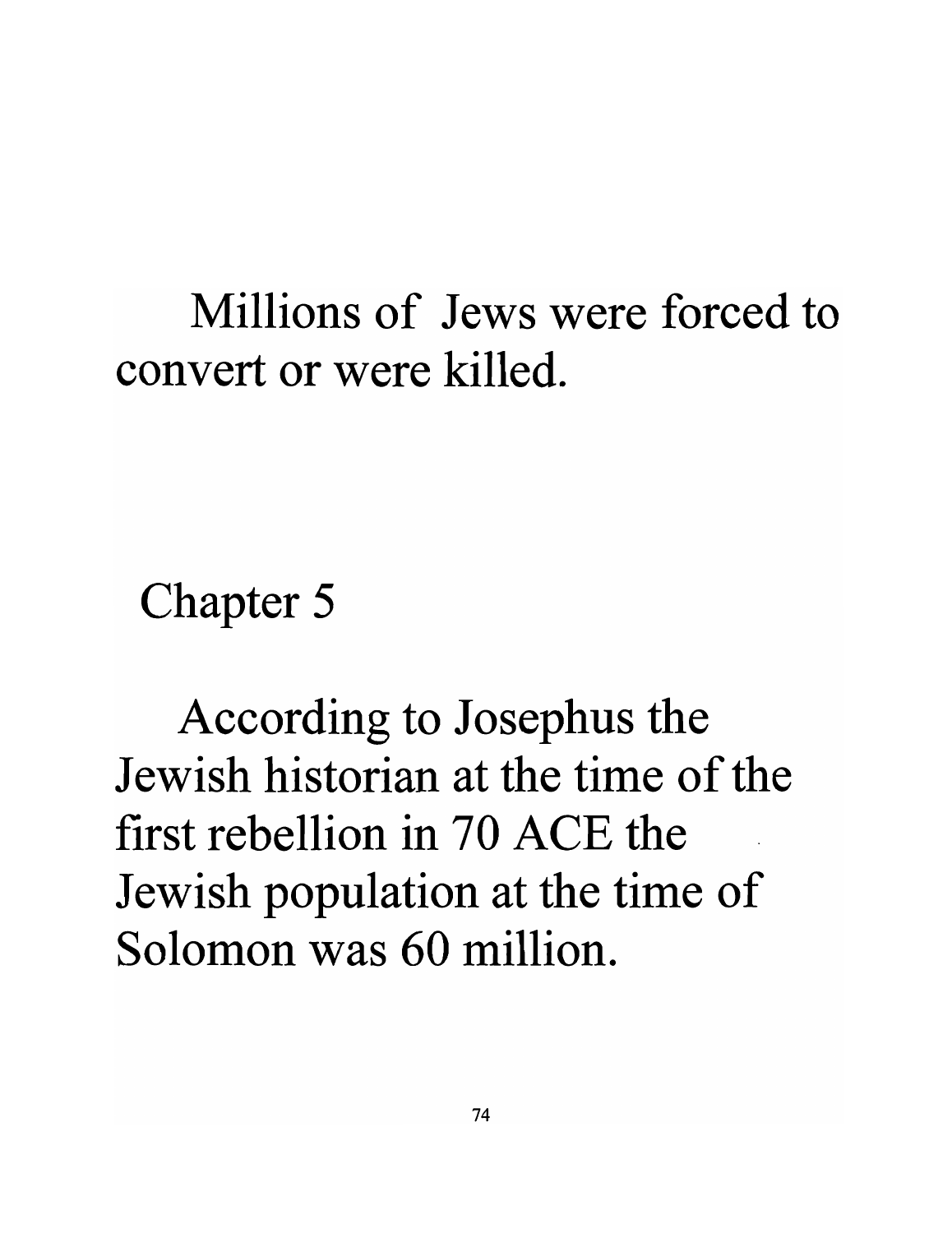According to Will Durant writing in his book about the Middle Easter in the time of Christ the Jewish population at the time of the two rebellions against Rome in 70 ACE and 130 ACE was 7 million. Obviously, all these numbers are estimates.

## However one wonders how come at the eve of the second

 $\overline{\phantom{0}}$ 

'---- ---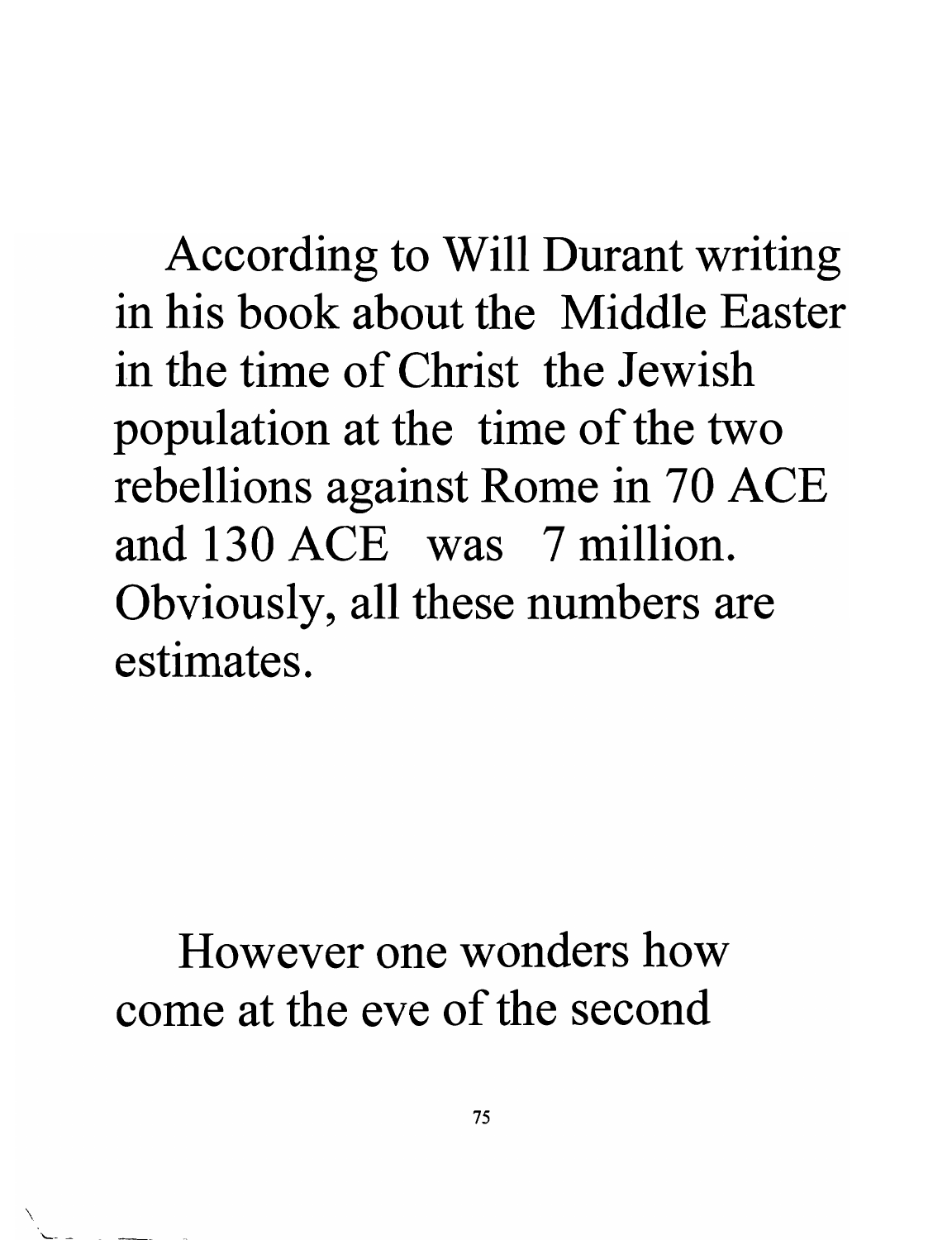World War there were no more than 18 million Jews. The Jews should have been more numerous than the Chinese or Hindus.

What happened to the Jews?

I want to advance the following theory.

The Northern Jewish Kingdom Ephraim the ten tribes seceded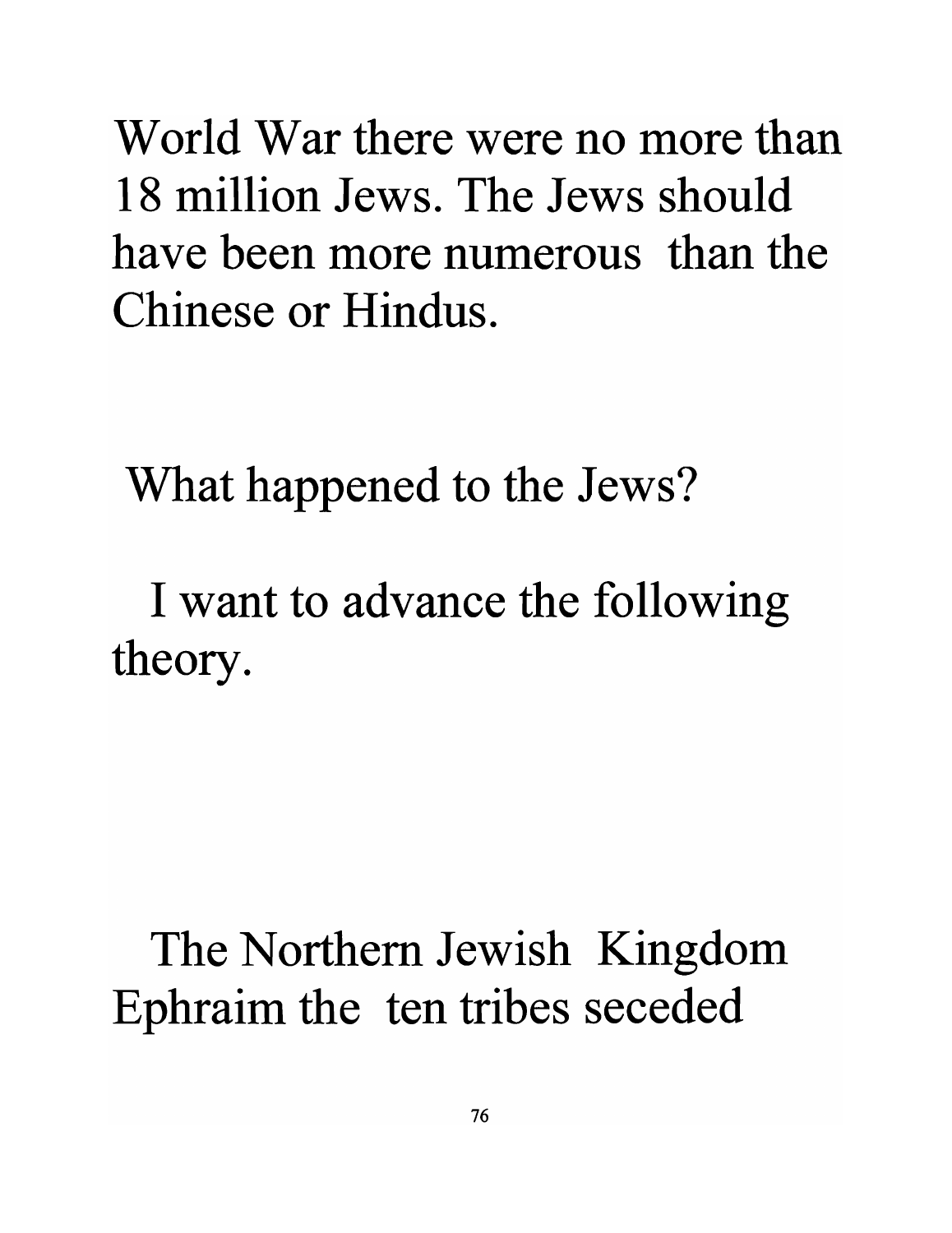from Judea and formed their own country following the death of King Solomon. They survived approximately over 300 years . They were crushed by Nevuzeraden king of the Assyrians called in Hebrew Ashur. They were exiled to unknown places. There whereabouts have eluded Jews for the past 2700 years.

However, in the last 100 years people have been discovered in India Burma China Japan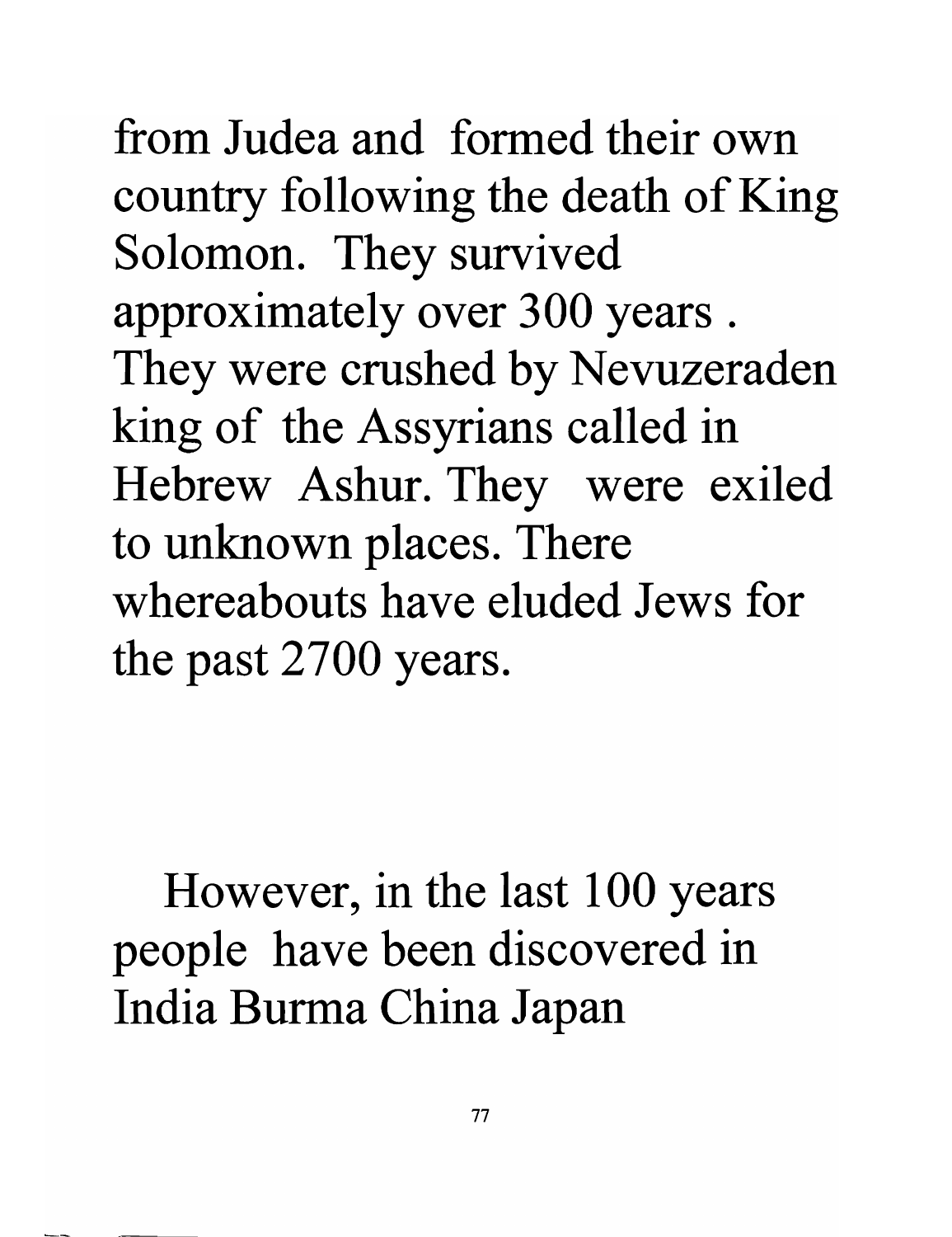Afghanistan Yemen Africa who claim they are descendants from the ten tribes. They practice many customs that are very similar to those practiced by Jews.

'.

As a matter of fact there exists 1 billion Muslims who have religious practices that are very similar to those of Judaism.

Muslim claim that Mohammad was instructed by an Angel of God Gavriel to write the Koran as well as the religious practices of Muslims.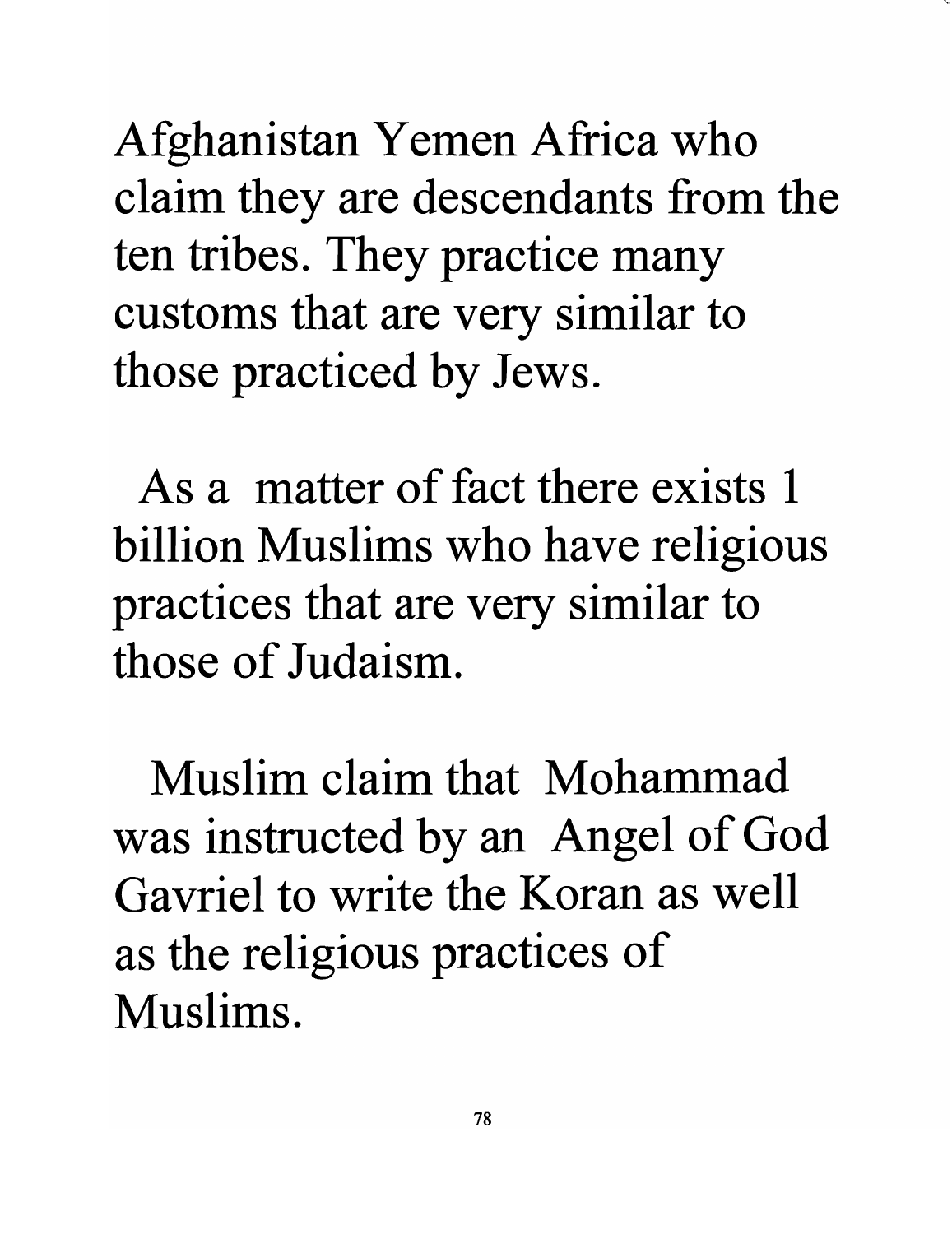However, is it not possible that many of the populations who converted to Islam already possessed these religious practices because they are the descendants of the 10 Jewish Tribes?

I am not contradicting the teachings of the Muslims that I respect. I am merely posing a question.

In the West the Christians forced millions of Jews to convert or killed them . That is why there were only 18 million Jews at the eve

 $\overline{\phantom{0}}$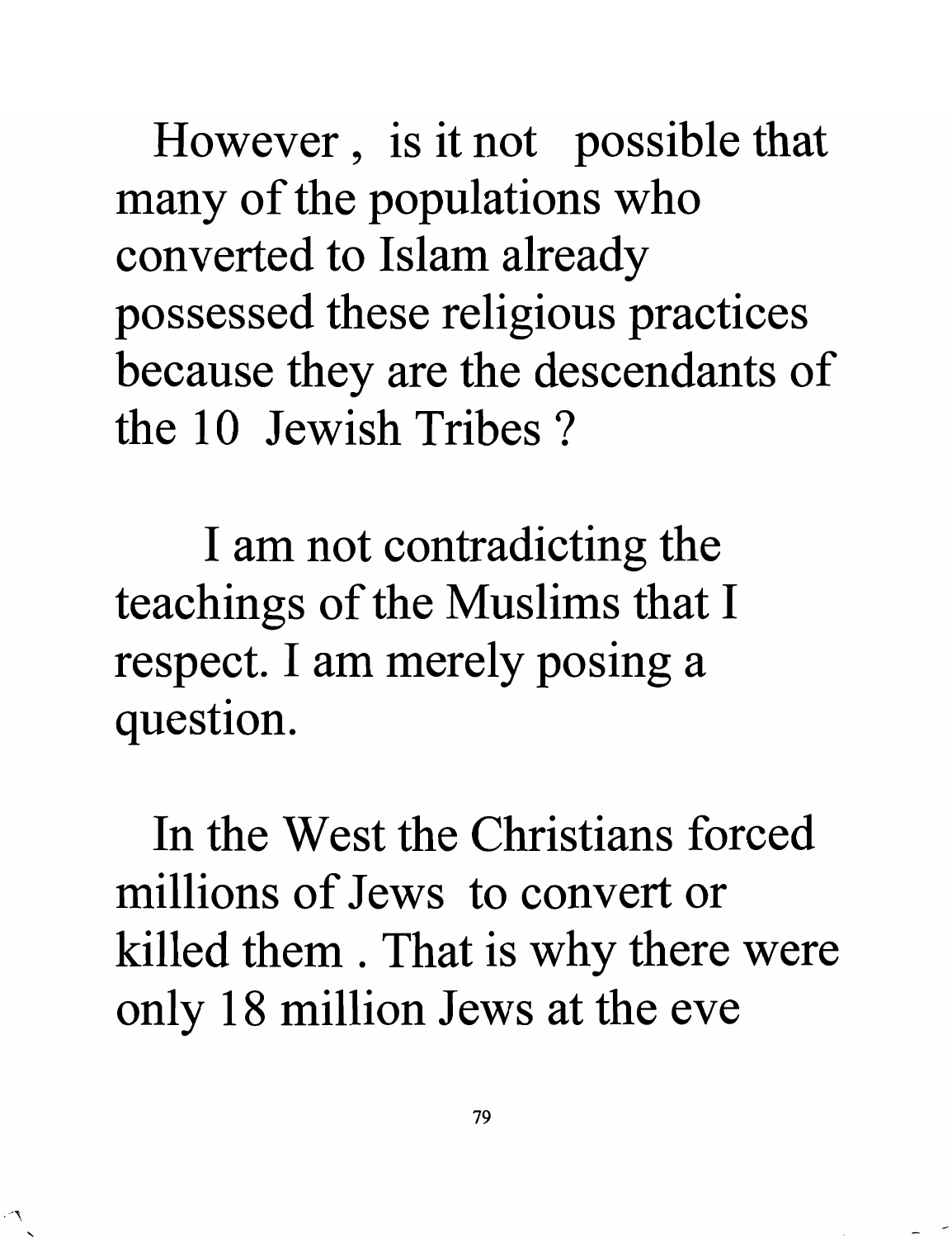World War II in 1939.

The holocaust is the murder of 6 million Jews and 1 million Jewish children by the Nazis with the complicity of 1 billion Europeans. There was an exception of a handful- a few thousand out of 1 billion Europeans who saved Jews. They did this at the risk of their own lives. Many were also killed by the Nazis and their European collaborators.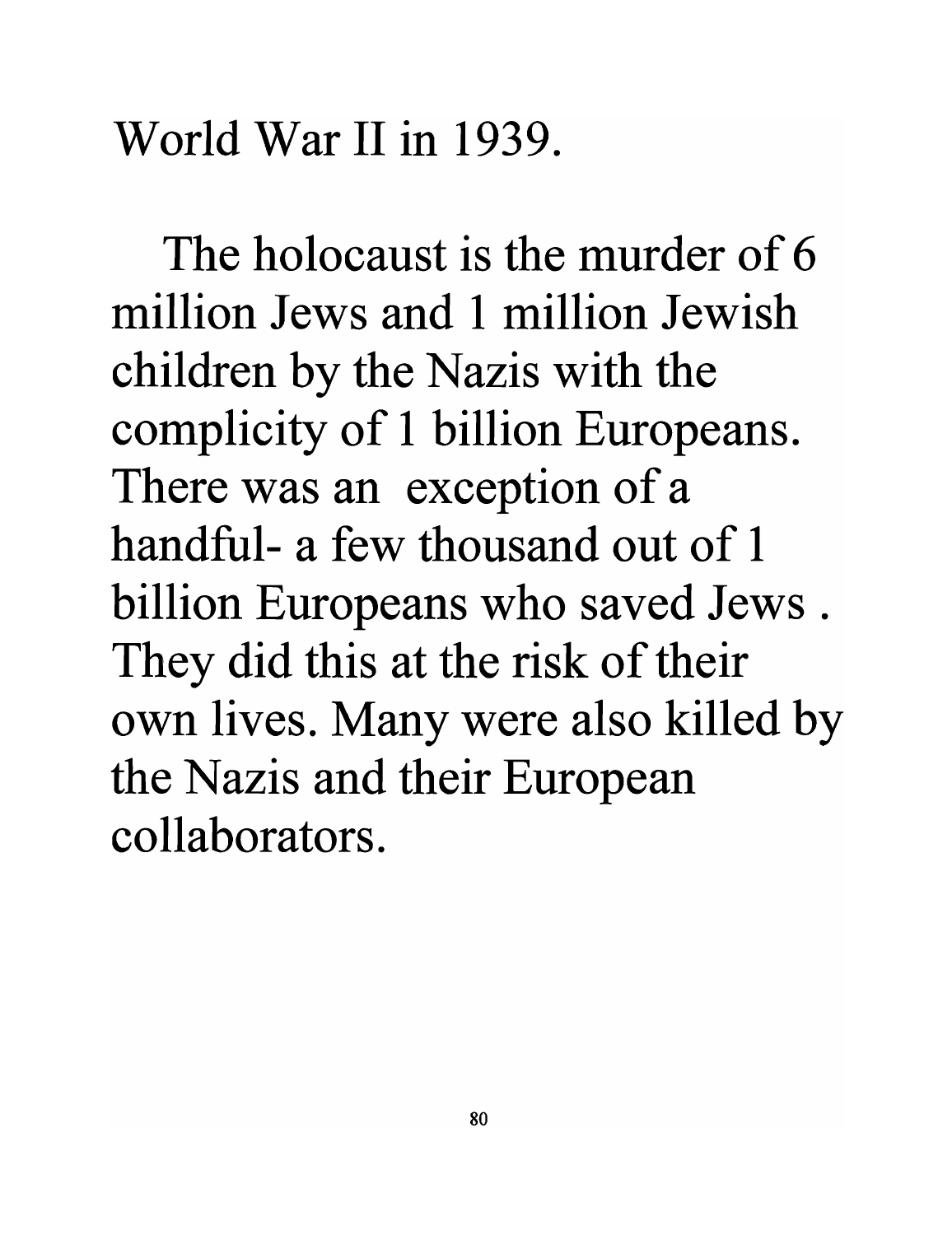Divine Providence saw that the level of Jew hatred had reached emergency heights. Unless Jews were restored to Israel Jews would cease to exist.

It was 1919 and 1920 .. GOD by a miracle had all arch enemies agree to the reestablishment of a Jewish homeland in Israel on both sides of the Jordan. Great Britain stole 75% of Eretz Yisroel. And formed Trans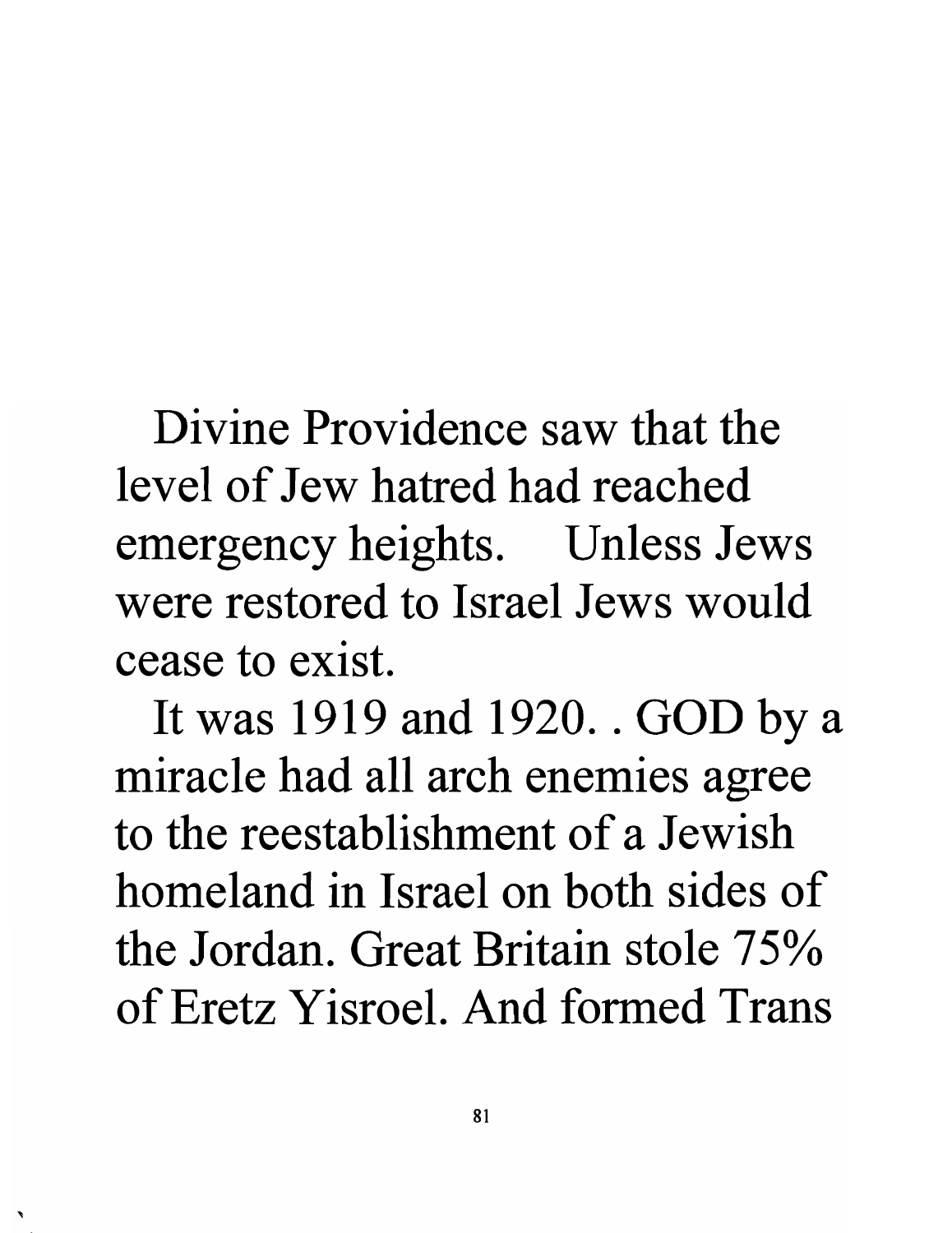Jordan. From 1920-1945 Great Britain refused to permit Jews to enter Israel . They were equally responsible with the Nazis in the murder of 6 million Jews and 1 million Jewish children.

Then in 1947 the United Nations voted to establish a Jewish and Arab State and further truncate Eretz Yisroel. The Jews accepted while the Arabs opposed. In May 1948 Jews proclaimed Israel. Even this truncated portion of Eretz Yisroel was opposed by the Arabs. Following the proclamation of the State of Israel Egypt Jordan Syria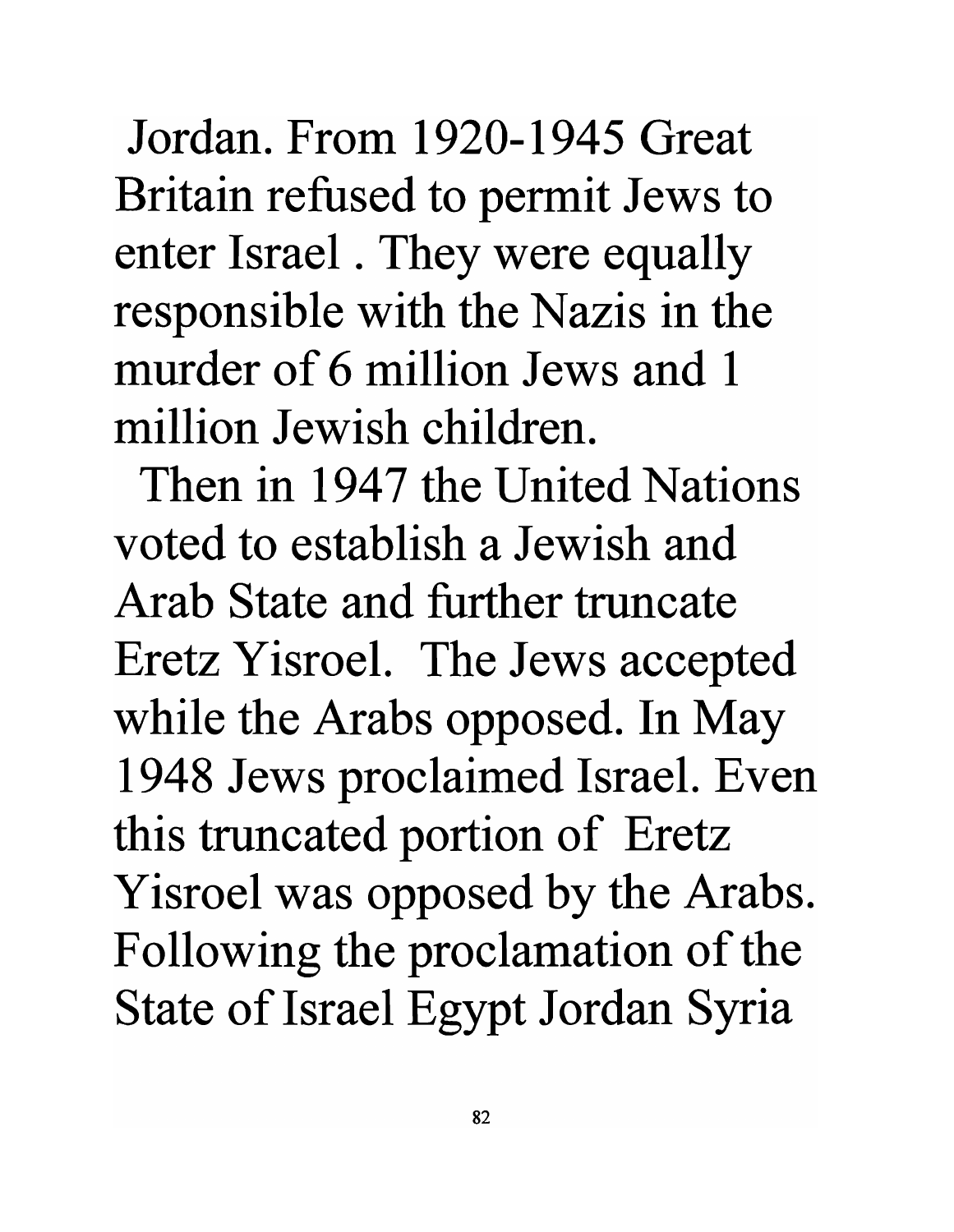invaded Eretz Yisroel. God performed a miracle. The Jews won The Jews carved out a greater area than was allowed by the United Nations. Meanwhile Jordan seized Judea Samaria and the old City of Jerusalem. Jordan remained there.

In June 06 , 1967 the Arabs tried again to destroy Israel. God had other plans. In a surprise attack Israel destroyed all the air planes of Egypt Jordan and Syria.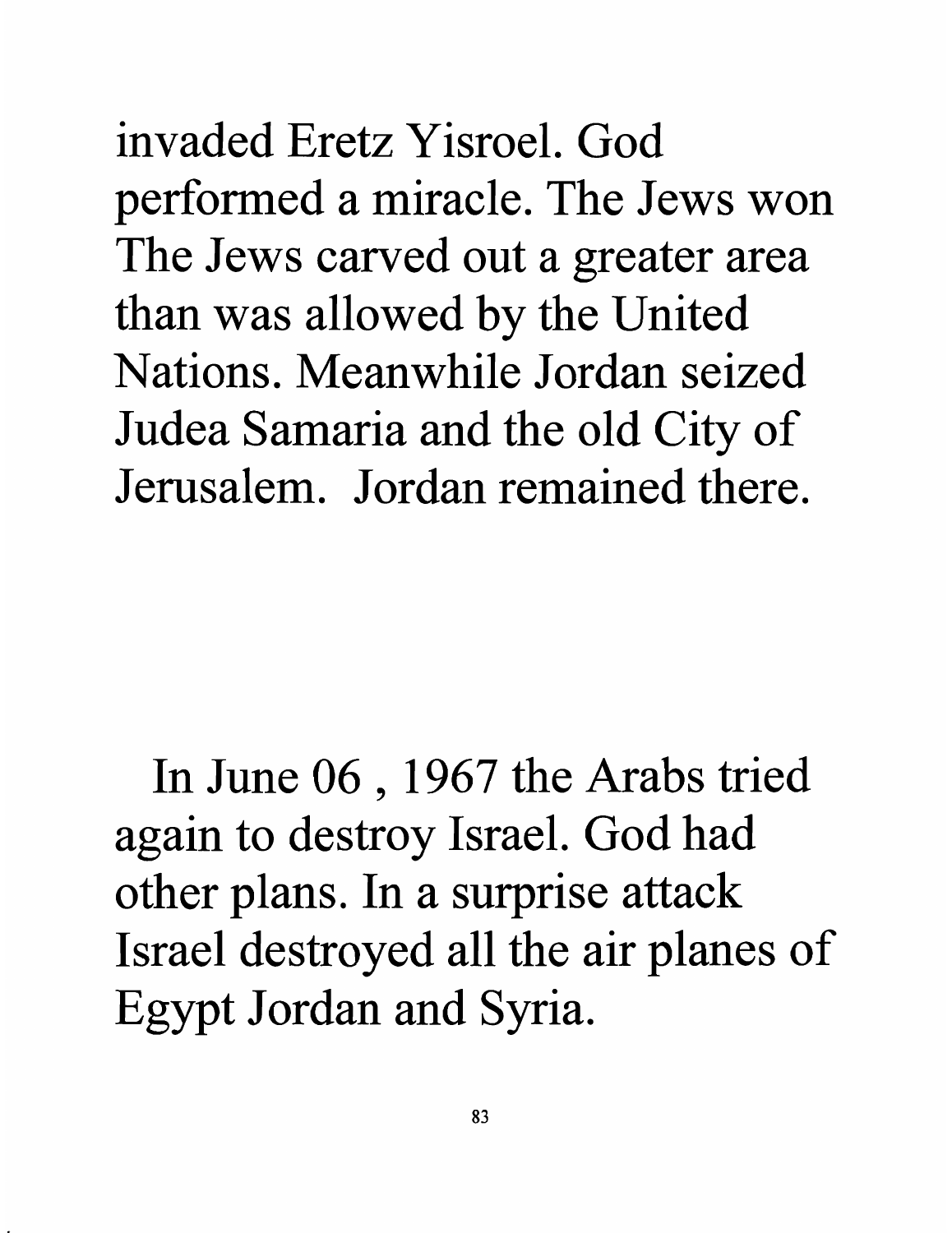Israel conquered Gaza and the Sinai desert from Egypt. They conquered Judea Samaria and the old City of Jerusalem from Jordan. They conquered the Golan Heights from Syria.

In 1974 Egypt and Syria again decided to attack on Yom Kippur. After an initial loss of thousands of Jewish lives Israel reversed the attack crossed the Suez Canal and was near Cairo and near Damascus. A cease fire was quickly arranged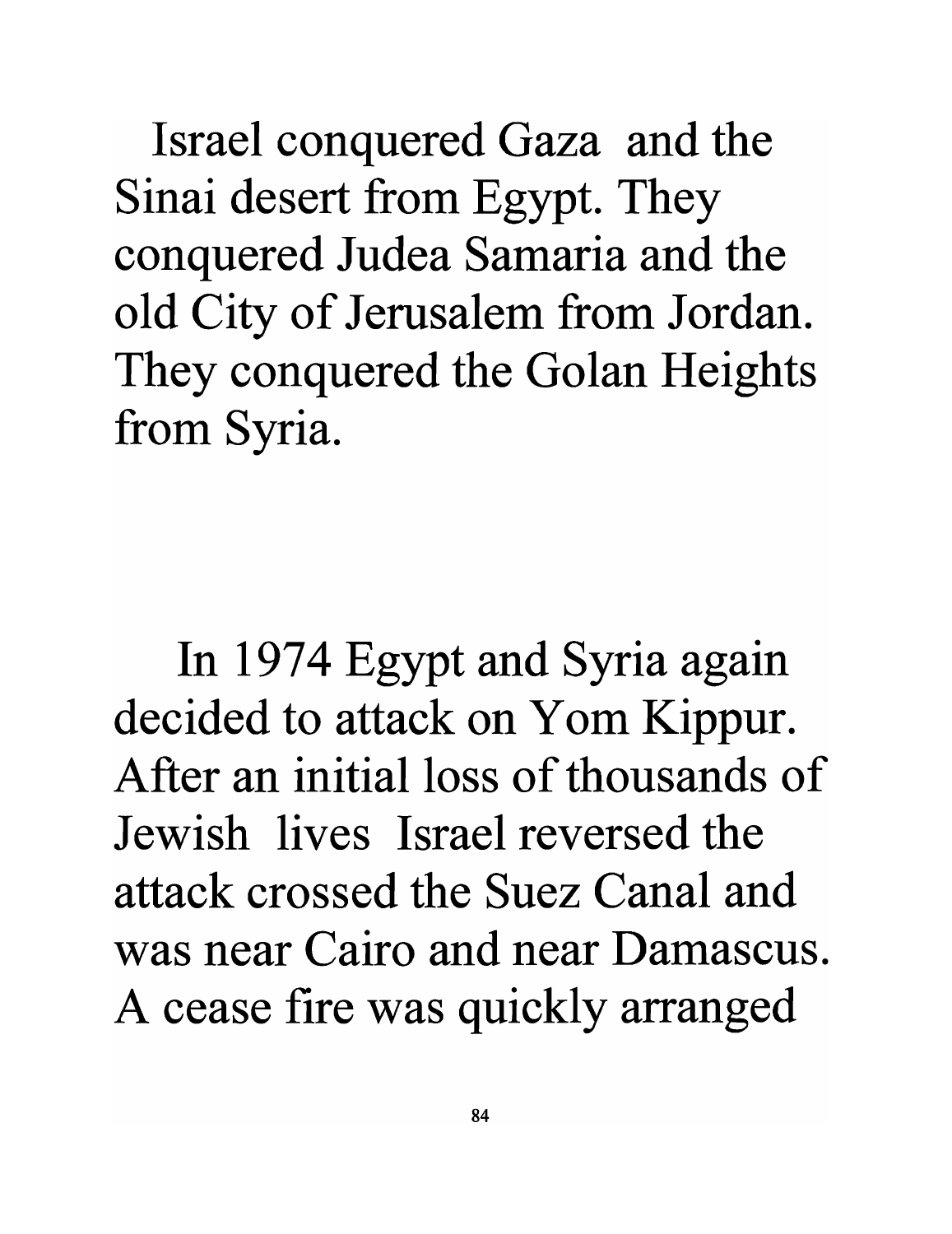by the UN.

Sadat president of Egypt made peace with Israel and got back the Sinai that 40 years later is still a demilitarized zone.

Jordan soon made peace .

In 1993 in the Oslo agreement the Palestinians promised to recognize and make peace with Israel. In the last 20 years the Palestinians violated the letter and spirit of this agreement. What the Oslo agreement accomplished is to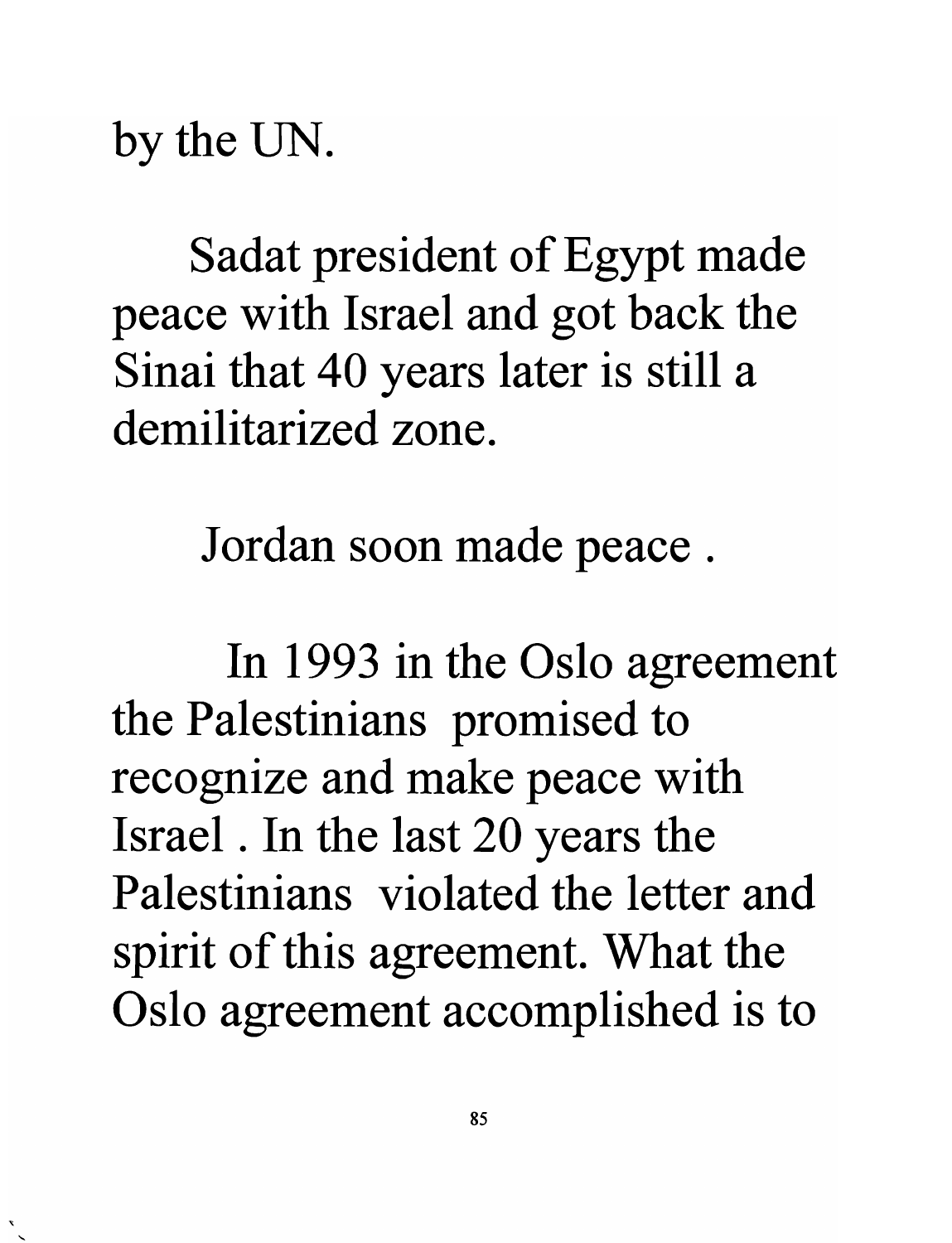enable the creation of a generation of Arabs living in Israel to hate Jews and kill them. They were indoctrinated in the words of Morsi the head of the Brotherhood in Egypt now the new Dictator president of Egypt" at the time of drinking their mother's milk to hate Jews and conspire to kill them". Would the Jews be in complete control they would not have permitted such poison to be taught in their schools and mosques. There exists no difference between Haman Hetzbolla and Fatah. There exists no moderates among the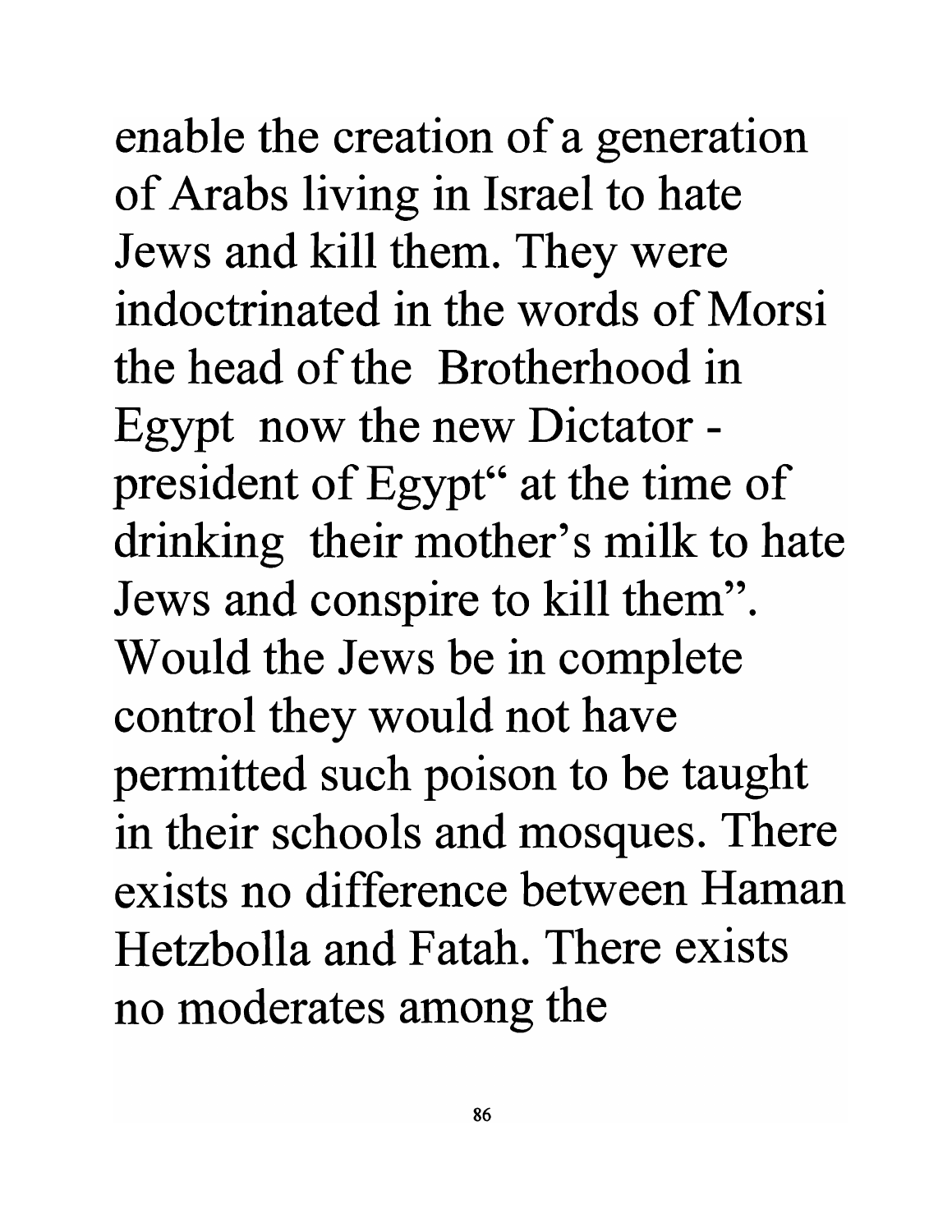Palestinians and Arabs. The only difference is that Hamas and Hetzbolla are honest they openly state that their goal is to kill Jews and throw them out of Israel and destroy Israel. Fatah Arafat and now Abbas and the Palestinian Authority have the same goal. They lie that they want to make peace providing Israel commit suicide. Israel must agree to enable 5 million Palestinians to return to Israel. They want to control area C kick out the half million Jews living there. They want the right to arm themselves and invite any other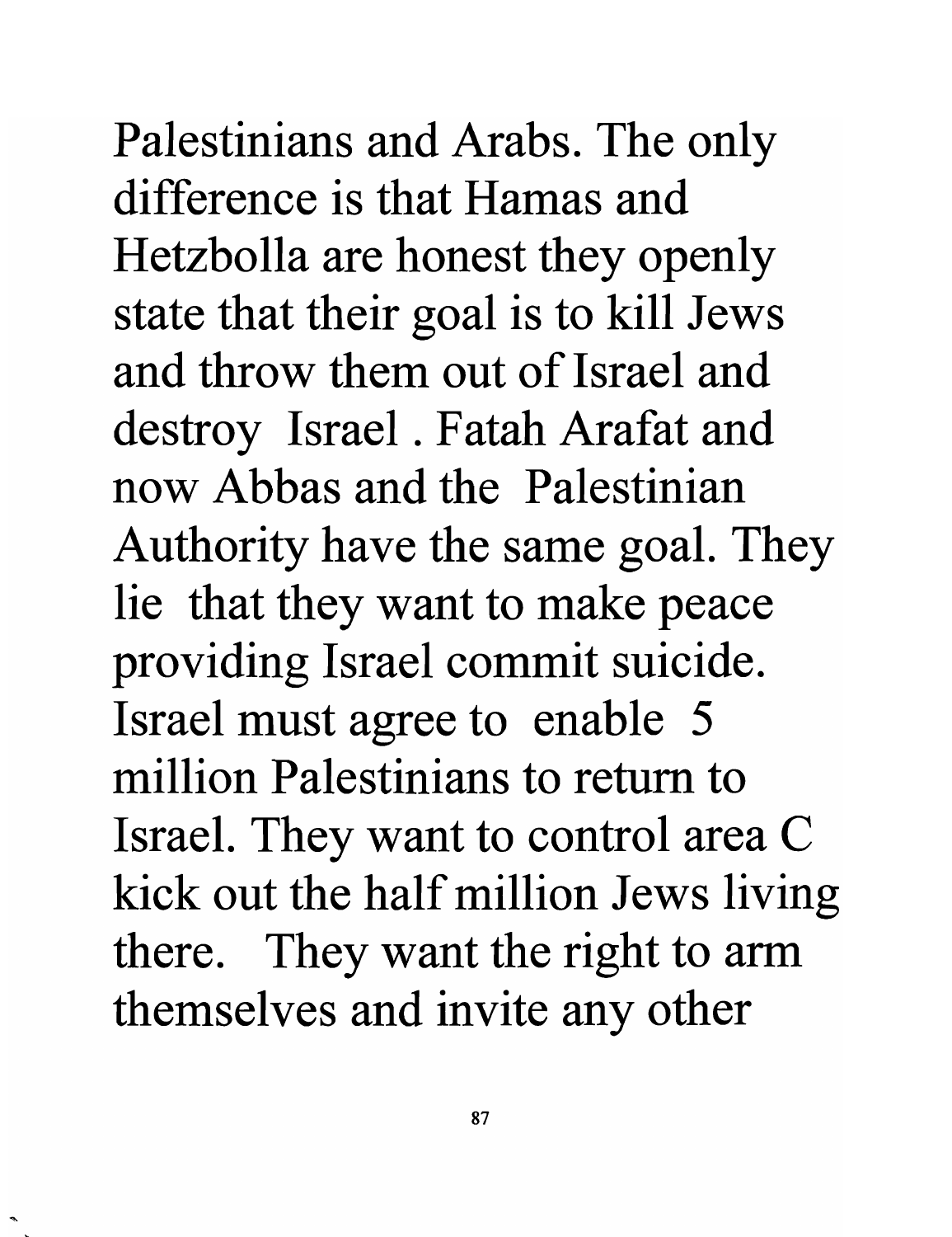## Arab nation to defeat the truncated Jewish state.

In short they want to be given a 4th opportunity to destroy Israel. The first time was 1948. The second time 1967. The third time 1974. The Arabs lost all three times. There is a saying:" the first time you fool me. The second time I am the fool."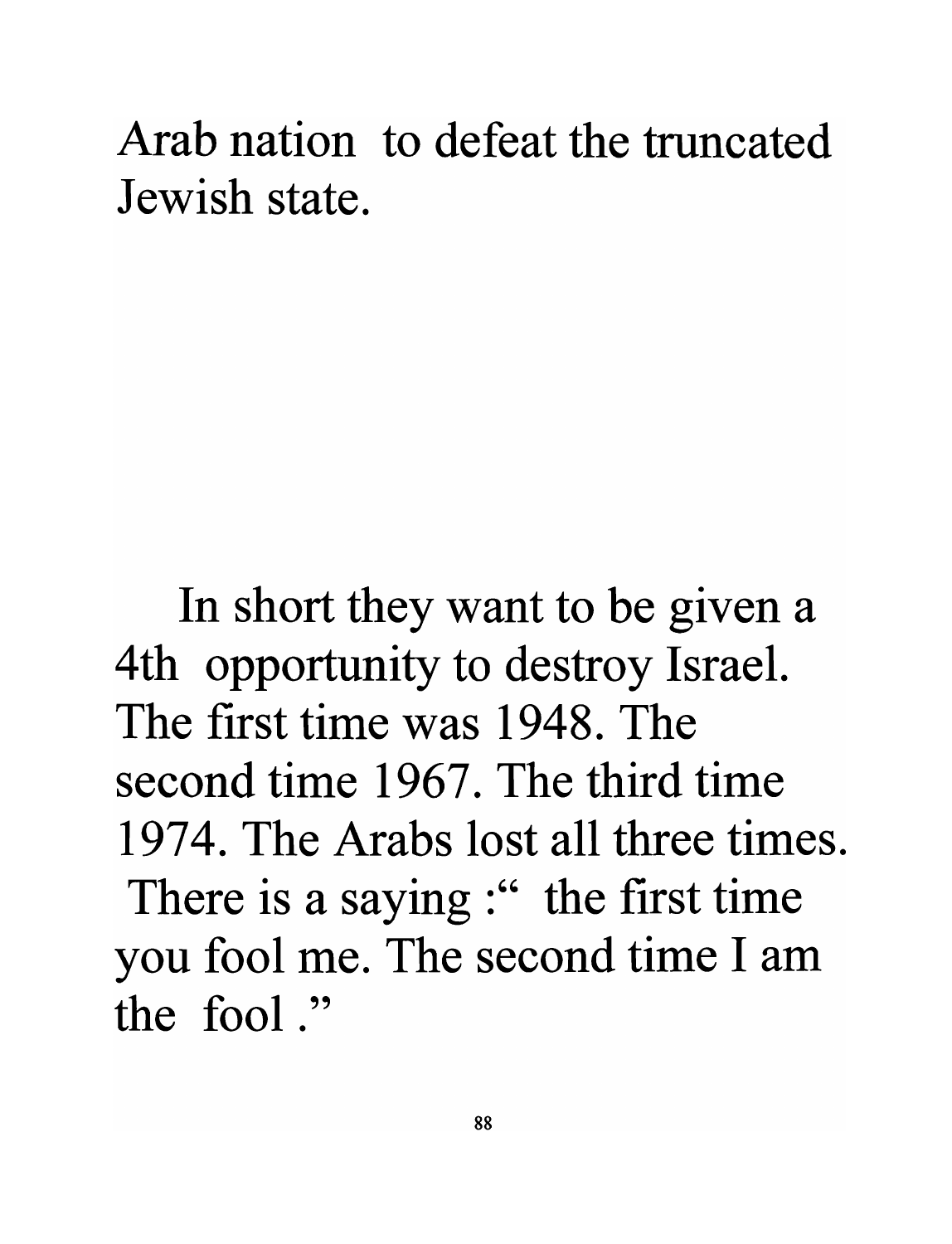The Jews must not fall for the Arab plans of destroying the State of Israel and killing all the Jews.

What is now unfolding is another manifestation of 2000 year European Anti Semitism disguised in humanitarian garments - "equal rights to the "Palestinians."

Europeans insist that" Jews must grant Arabs equal rights" and enable them to destroy and kill all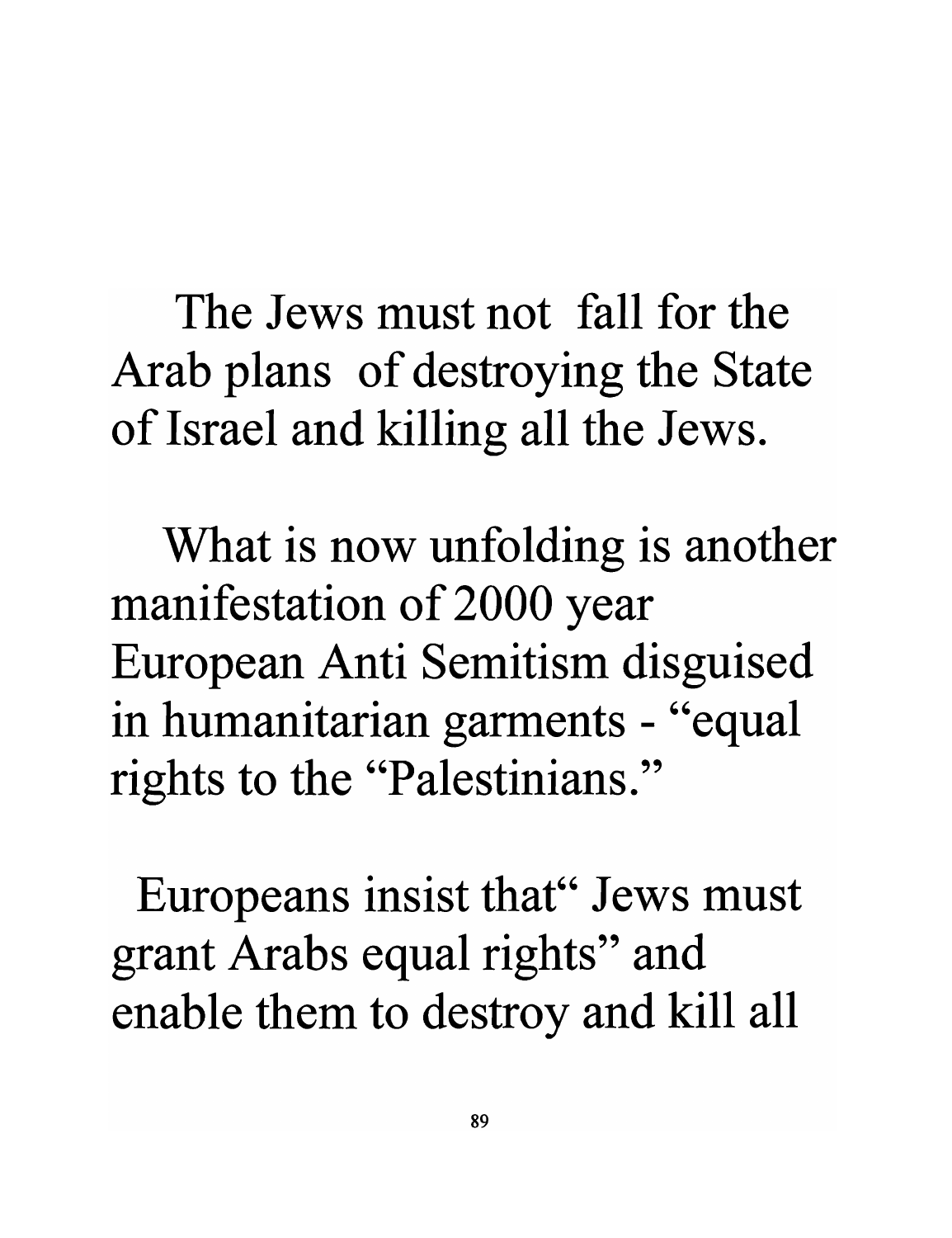the Jews. This is the proof that these Europeans are the power behind the lethal hatred of the Egyptian Dictator and new President - Morsi, Hamas, Hetzbola and Abbas and the Palestinian Authority.

The Europeans pumped billions of Euros to the Palestinians to replace Israel with "Palestine."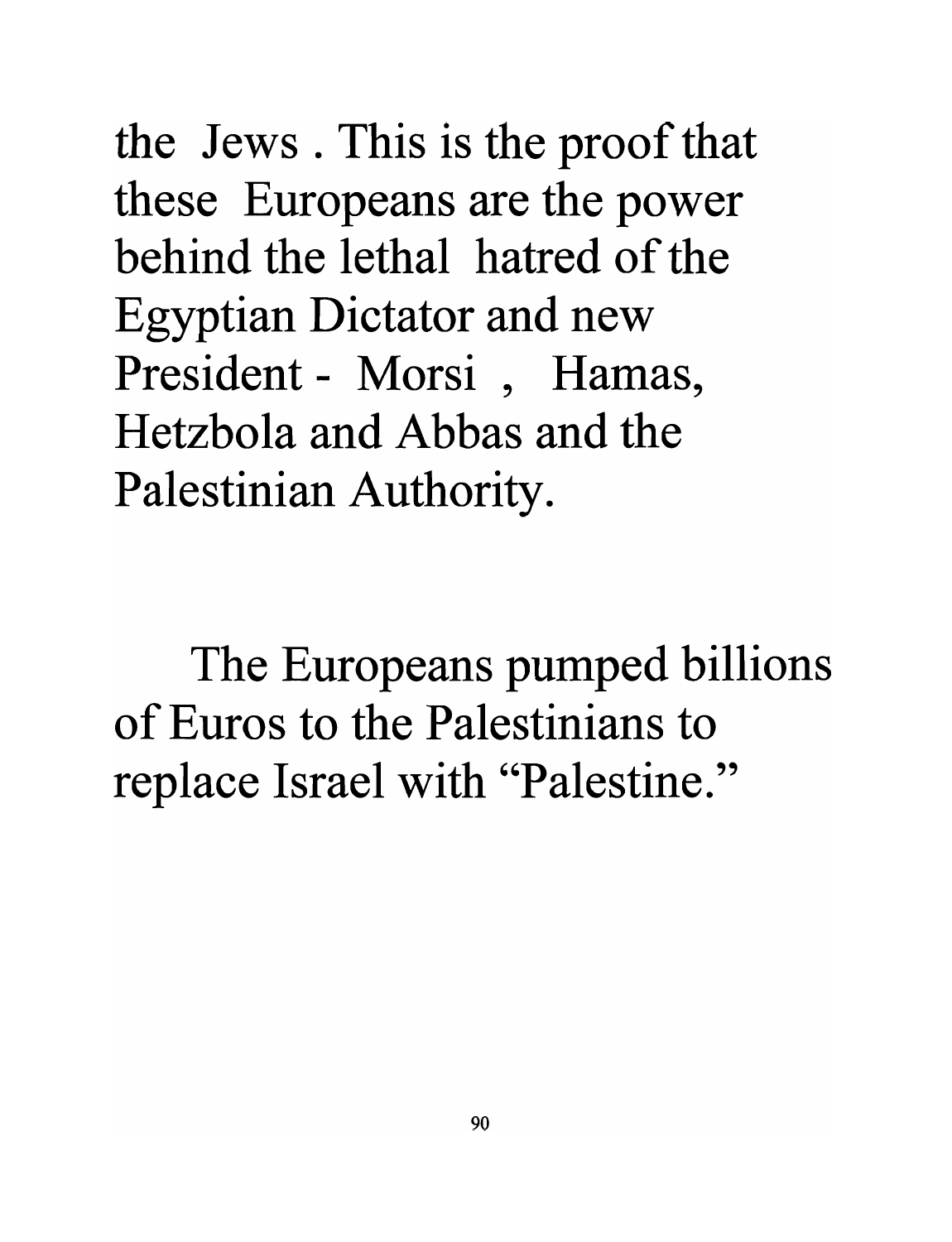The Europeans and the Arabs do not give up. "Esuv sonei leyaakov Essau hates Jacob the Jews **"**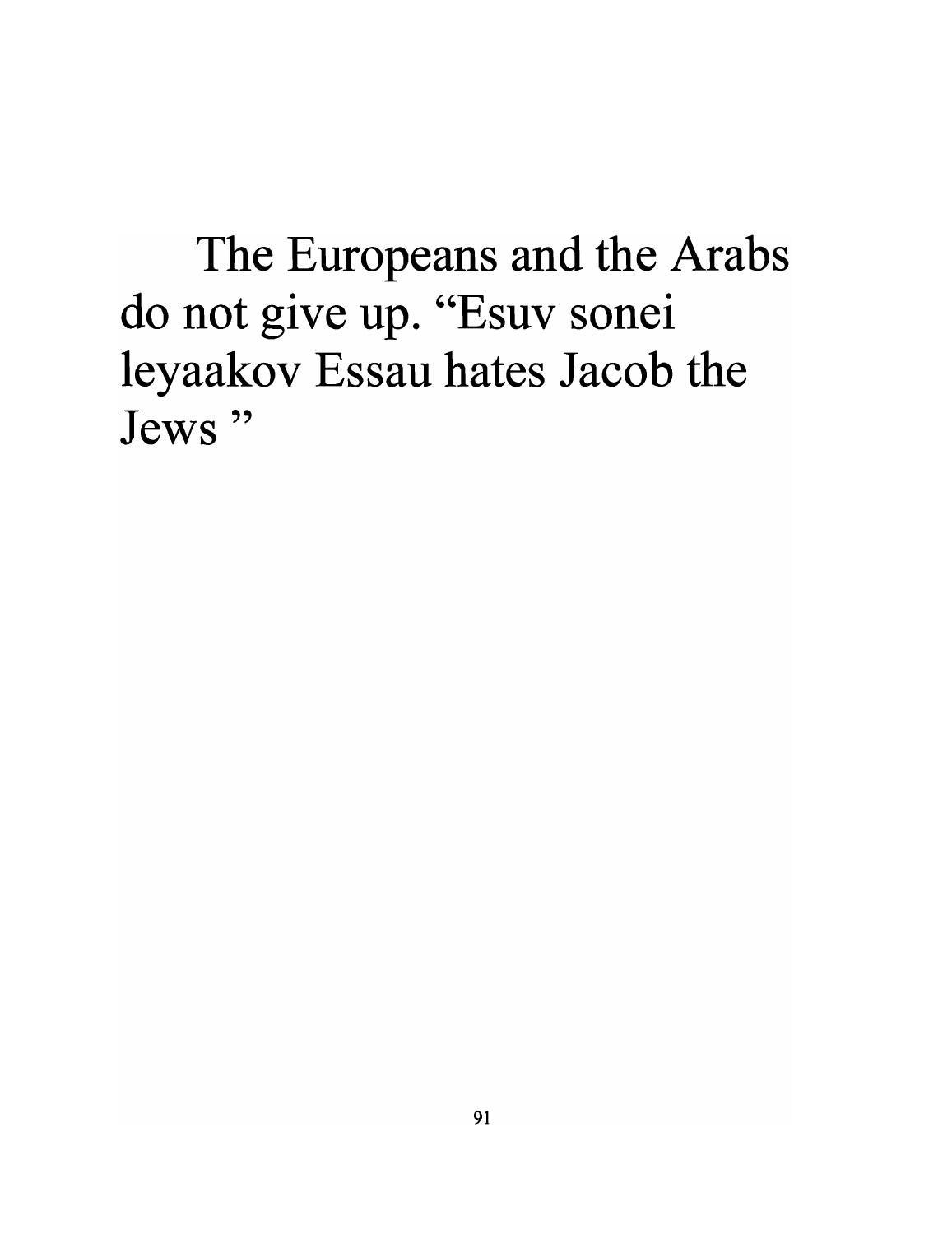God came to the rescue. In Chagai 2:22; Ezekiel 38:21 it is stated that" the enemies of Israel will kill each other. "This prophesy" was realized with the Arab spring. In the two years of the civil war in Syria there have been more than 60,000 killed. As a result Hizbullah has been weakened. Egypt is on the verge of a civil war. The world wide sanctions on Iran have crippled the economy. Soon the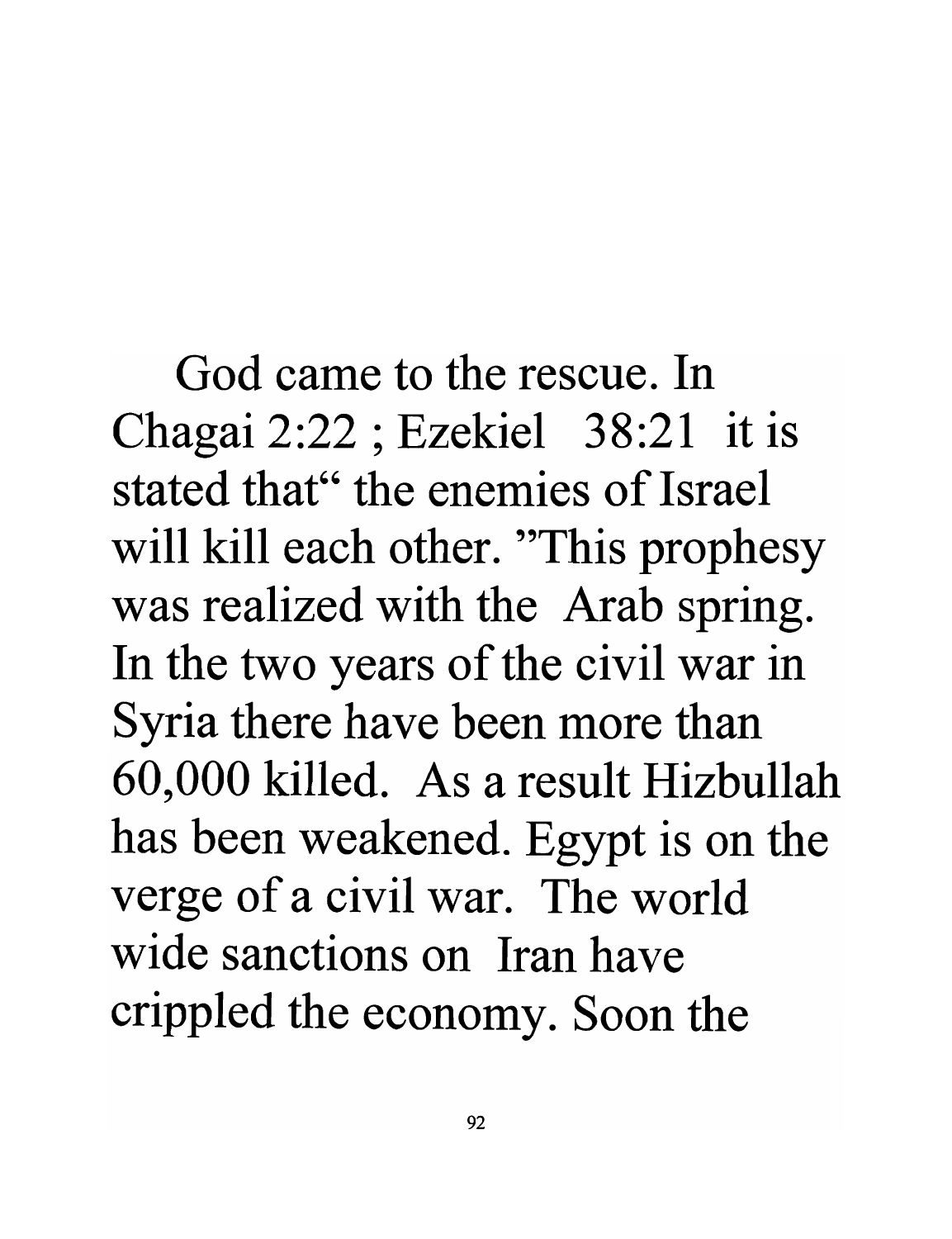Ayeyollas will topple and fall.

Let Israel be strong in their faith in God and use their brains and strength to withstand the machination of the Europeans.

With God's help the sword of one Muslim will pierce another Muslim and European. The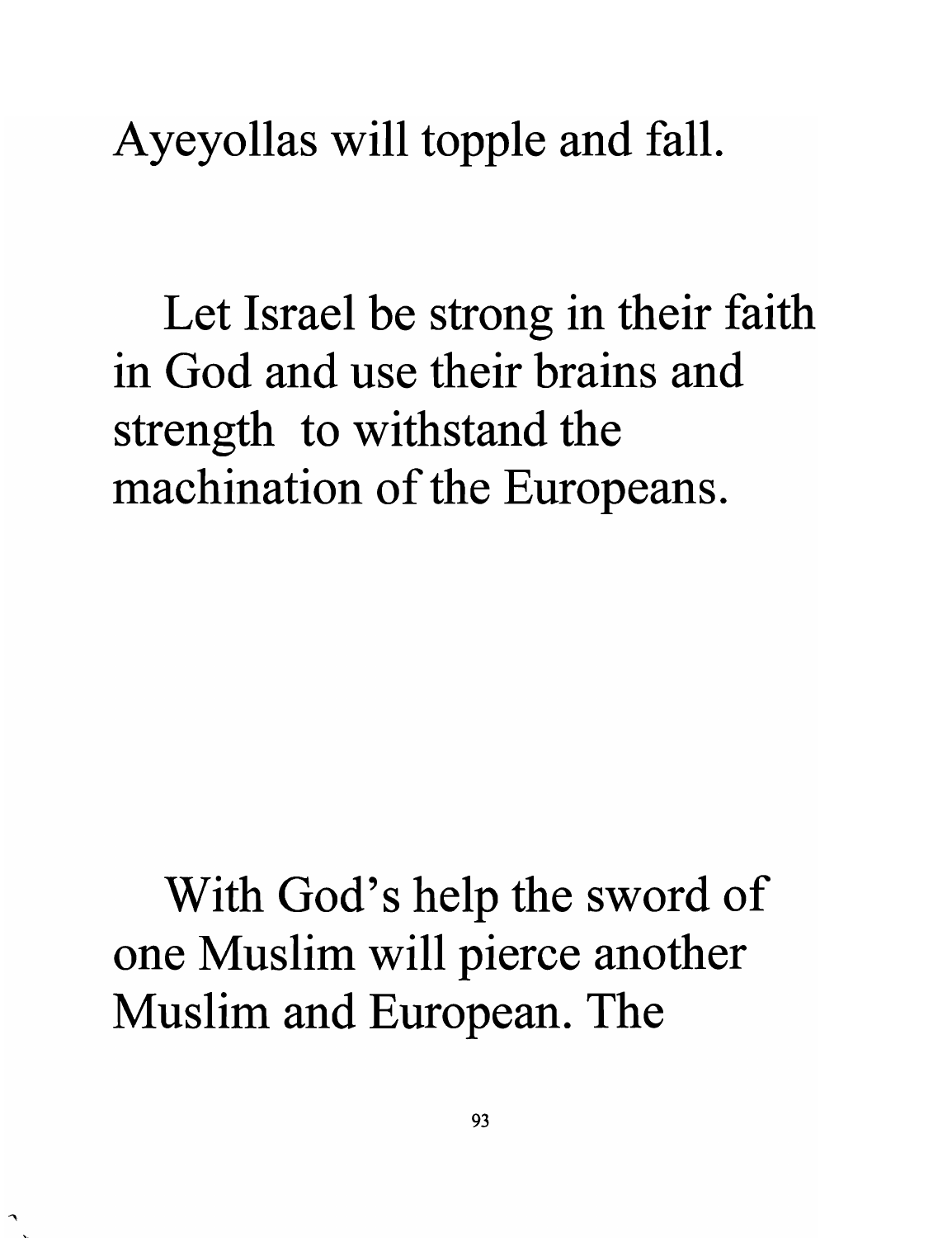European will pierce another European until they too will be too busy to think about hurting Jews.

It happened already. Muslims terrorists bombing Paris London Madrid . 5 years ago . Arab terrorists crashing an airline into the twin towers in New York September 11, 1991 and killing 3000 people and crashing another airline into the Pentagon.

Following this the US launched an attack against Iraq and captured saddam Hussein who was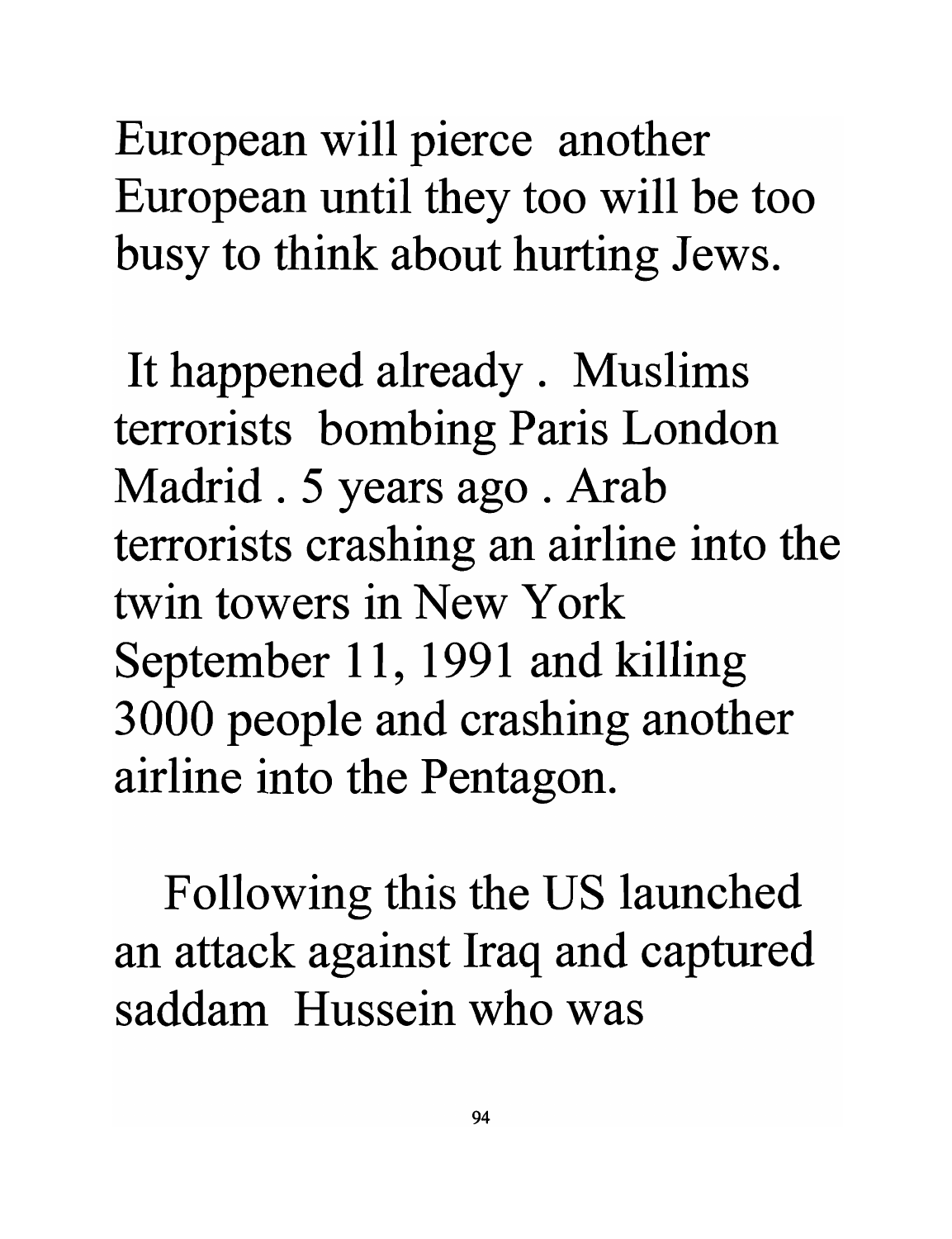sentenced to death by the new Iraqi government and hung. They replaced his government with a government friendly to the USA. As a fringe benefit Israel got rid of one of its arch enemies. The first President Bush 10 years earlier. forced Iraq to retreat from Kuweit thereby securing oil for the West. The second President Bush finished the job.

Arabs are killing each other in Libya Egypt Yemen Pakistan and **Iran.**